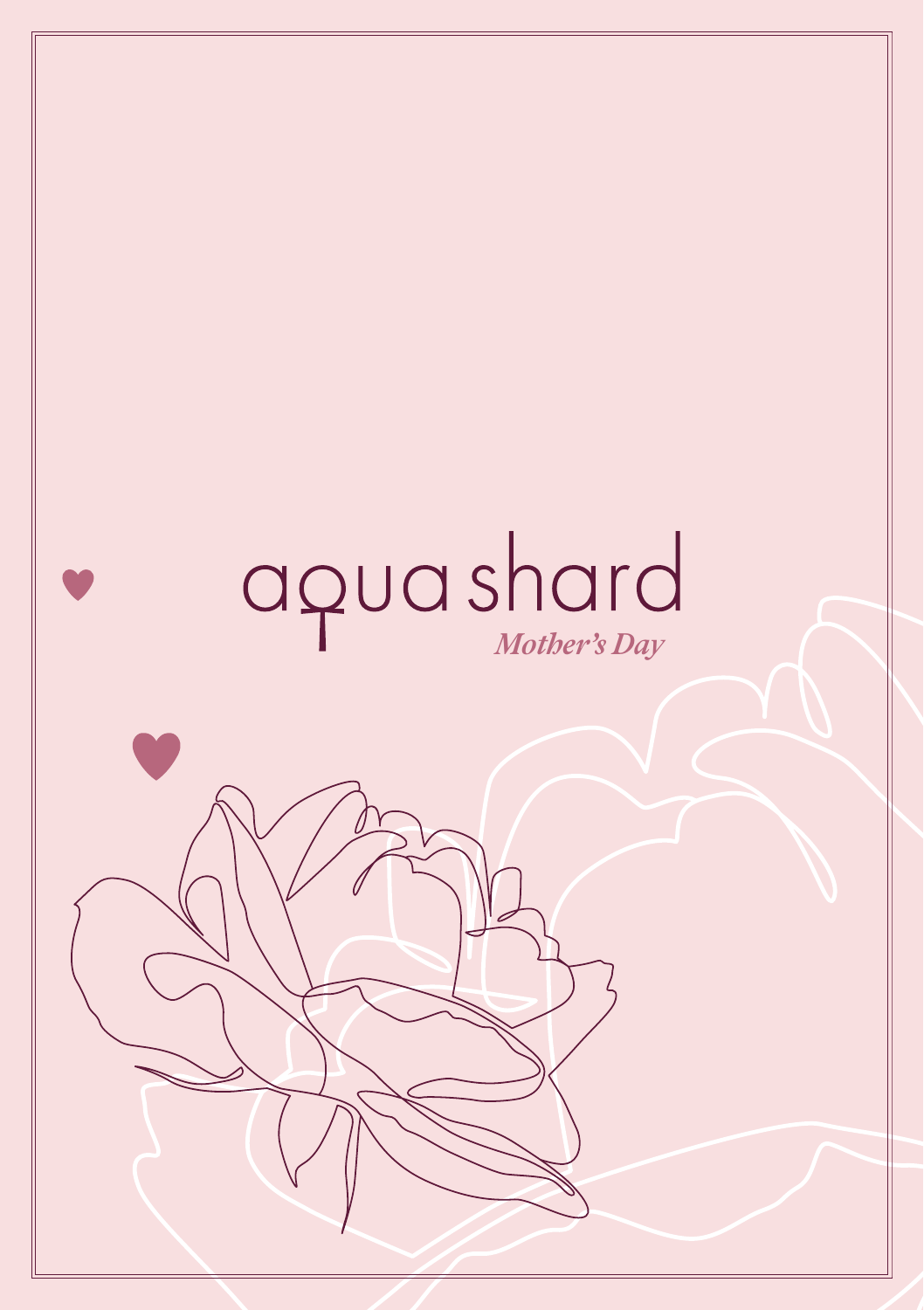

Mother's Day Special Menu Four courses | 85

*A glass of Veuve Clicquot Yellow Label for the special guest ---*

> *Native oysters* Lemon & raspberry vinegar dressing CR, F, SU

> > *---*

*Whiskey-cured salmon* Blood orange, white asparagus, cider dressing, Oscietra caviar F, SU

*West Country lamb saddle*  English feta & onion tart, red pepper & black olive jus M, SU

*---*

*--- Lemon cake* 

Gariguettes strawberry sorbet, Chantilly cream C, E, M

*--- Aqua Shard's Mother's Day Gift*

Pistachio macaron to takeaway E, M, N

Key to allergens: *v* - vegetarian, C - cereals containing gluten, CE - celery and celeriac, CR - crustaceans, E - eggs, F - fish, L - lupin, P - peanuts, M - milk, MO - molluscs, MU - mustard, N - nuts, S - soya beans, SE - sesame, SU - sulphur dioxide